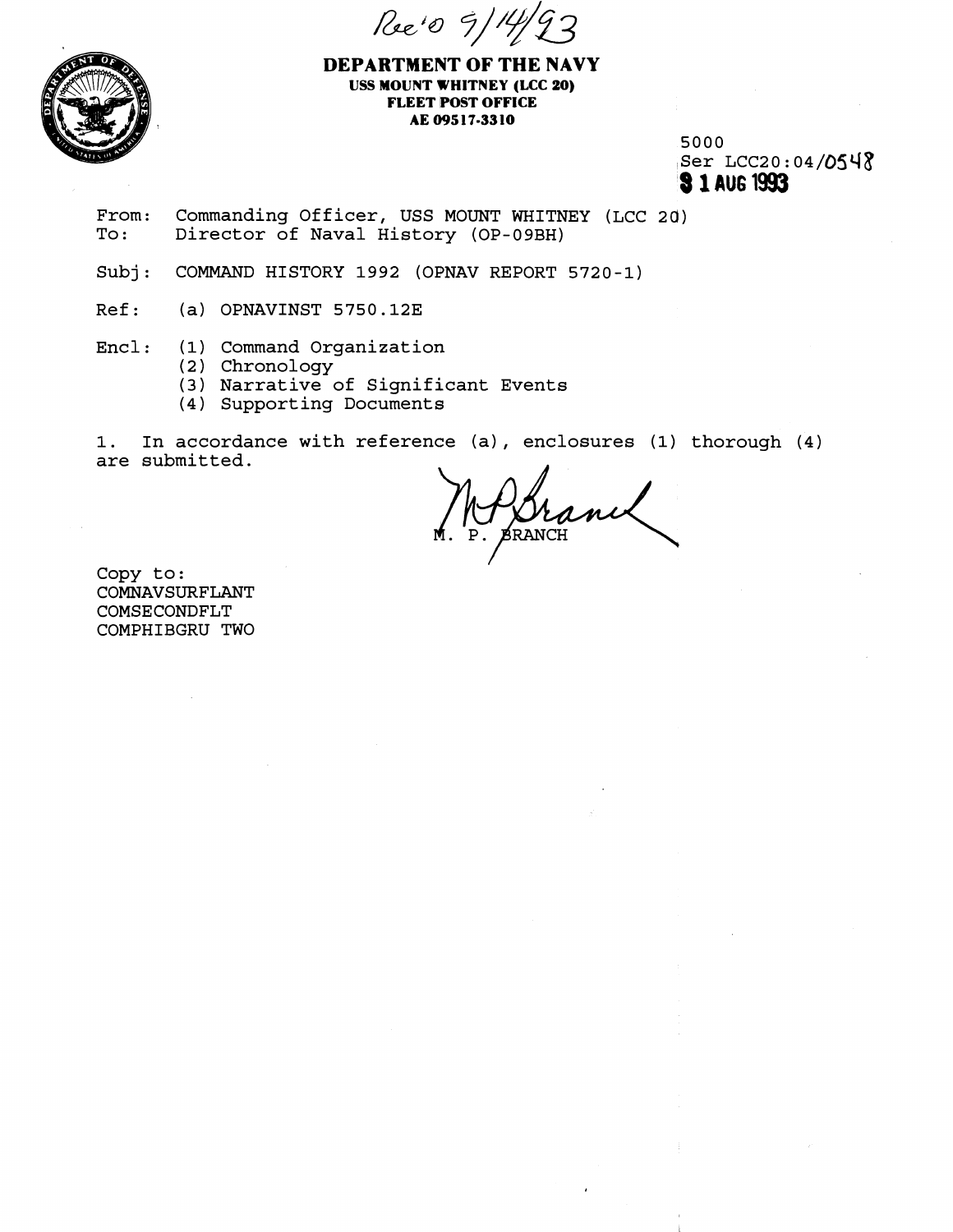### I. COMMAND COMPOSITION/ORGANIZATION

- A. MISSION: COMSTRIKFLTLANT'S PRIMARY MISSION IS DETERRENCE OF AGGRESSION BY THE ESTABLISHMENT AND CONTROL OF THE ATLANTIC COMMAND'S VITAL SEA AREAS, PROVISION OF SUPPORT TO ATLANTIC COMMAND FORCES, ADJACENT NATO FORCES; AND NATIONAL COMMANDERS.
- B. ORGANIZATIONAL STRUCTURE: SEE ATTACHED
- C. COMMANDING OFFICER: CAPTAIN MALCOLM P. BRANCH
- D. PERMANENT DUTY STATION: NORFOLK, VA.
- F. TYPE AND NUMBER OF ACFT ASSIGNED: SH-3, ONE
- G. LIST OF SHIP'S OFFICERS: SEE ATTACHED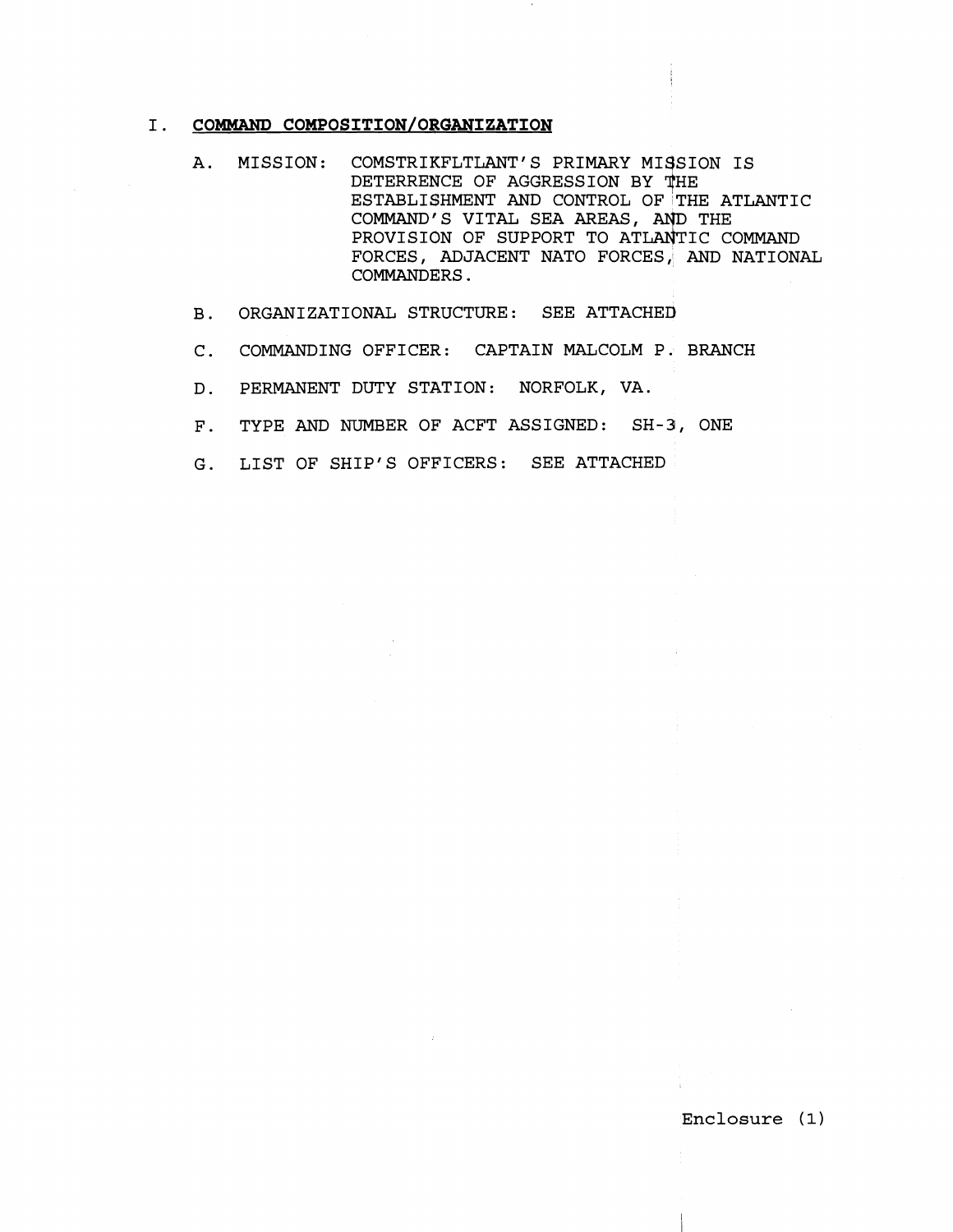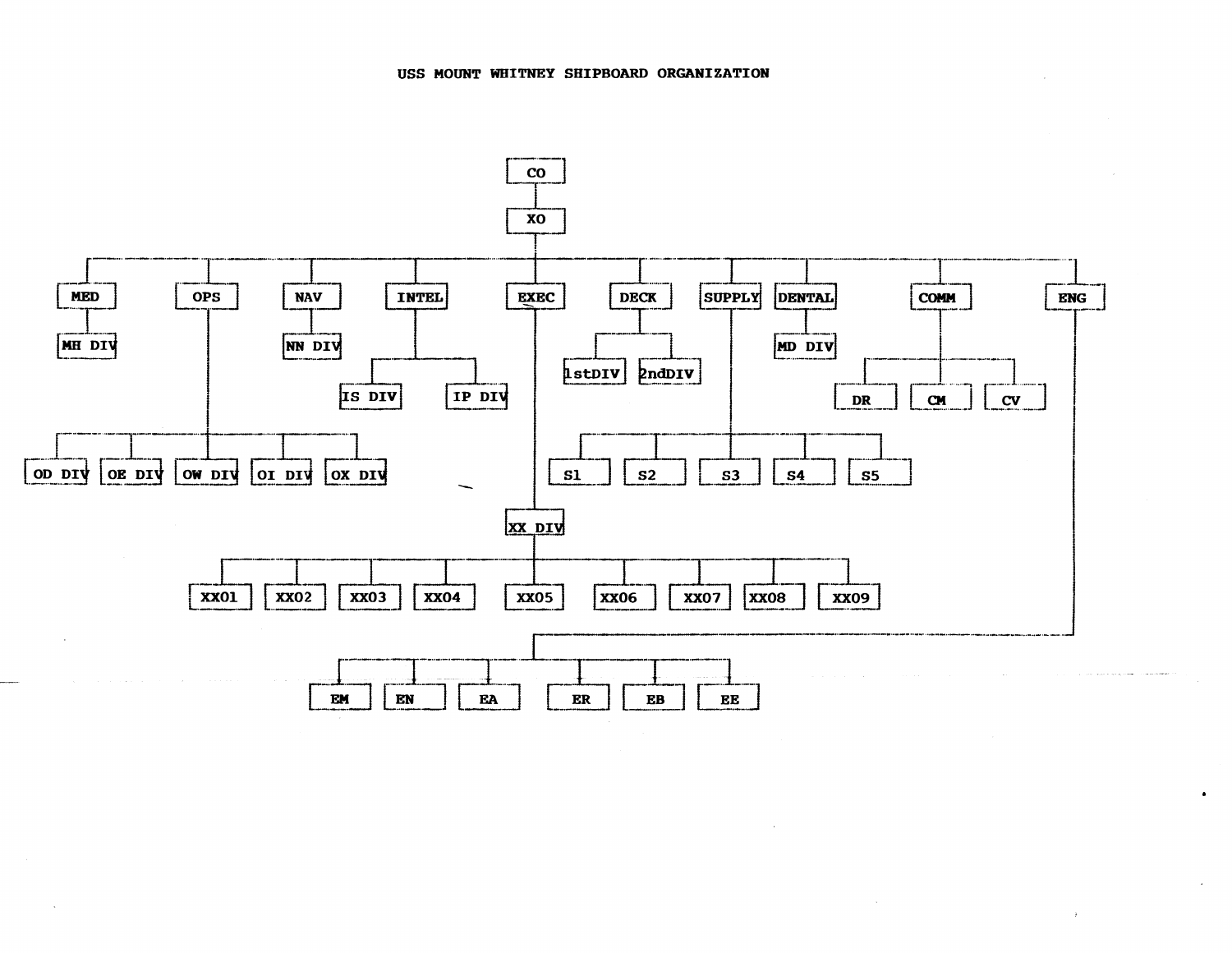#### 111. **NARRATIVE**

## **EXERCISE TEAMWORK 92, NORTH ATXIANTIC, 26 FEBRUARY** - **22 MARCH 1992**

EXERCISE TEAMWORK 92 WAS CONDUCTED TO IMPROVE THE READINESS AND EFFECTIVENESS OF NATO FORCES IN SEA, AIR, AND LAND OPERATIONS IN THE NORWEGIAN SEA IN SUPPORT OF NORWAY. THIS MULTI-NATIONAL EFFORT INVOLVED MORE THAN 100 SURFACE UNITS AND APPROXIMATELY 500 AIRCRAFT FROM NINE COUNTRIES. MAJOR SURFACE UNITS INCLUDED USS SARATOGA, USS EISENHOWER, AND HMS INVINCIBLE. THE EXERCISE WAS COMPOSED OF A TRANSIT AND COMBAT ENHANCEMENT TRAINING PHASE, A FREEPLAY PHASE, AND A NORWEGIAN SEA/AMPHIBIOUS PHASE. USS MOUNT WHITNEY PORT VISITS INCLUDED BERGEN NORWAY, ANTWERP BELGIUM, AND LISBON PORTUGAL.

### **COMMANDER SECOND FLEET CHANGE OF COMMAND, NORFOLK, VA., 27 JUNE 1992**

VADM WILLIAM J. FLANAGAN, JR., USN, RELIEVED VADM MICHAEL P. KALLERES, USN, IN TRADITIONAL CHANGE OF COMMAND CEREMONIES IN SECOND FLEET'S HOMEPORT OF NORFOLK, VA. ADM LEON EDNEY, SACLANT, WAS GUEST SPEAKER,

### FLEET EXERCISE 1-93, VACAPES/CHERRY POINT OPAREA, 9-18 SEPTEMBER **1992**

FLEET EXERCISE 1-93 WAS A MULTI-NATIONAL EFFORT WHICH INVOLVED APPROXIMATELY 30 SURFACE AND SUBSURFACE UNITS FRCM THE UNITED STATES, CANADA, AND THE UNITED KINGDOM. THE EXERCISE WAS COMPOSED OF A STRIKE PHASE, AN AMPHIBIOUS REHEARSAL PHASE, AND AN AMPHIBIOUS ASSAULT PHASE. PRINCIPAL SURFACE UNITS INCLUDED USS MOUNT WHITNEY, USS JOHN F. KENNEDY, AND HMS ARK ROYAL.

#### **OPPE, VACAPES, 23-25 SEPTEMBER 1992**

AN OPERATIONAL PROPULSION PLANT EXAMINATION (OPPE) WA\$ CONDUCTED BY INSPECTORS OF THE PROPULSION EXAMINATION BOARD (PE\$) . THE BOARD AWARDED USS MOUNT WHITNEY A TWO YEAR RECERTIFICATION TO STEAM. GRADES RECEIVED WERE "SATISFACTORY" FOR ADMINISTRATION, MATERIAL, LEVEL OF KNOWLEDGE, AND OPERATIONS; "EXCELLENT" FOR FIRE FIGHTING; AND AN OVERALL GRADE OF "SATISFACTORY".

### **DPMA, NORFOLK NAVAL SHIPYARD, 6 OCTOBER-23 DECEMBER 1992**

DURING THIS MAJOR YARD PERIOD, USS MOUNT WHITNEY UNDERWENT SEVERAL SIGNIFICANT SHIP ALTERATIONS. THESE PROJECTS INCLUDED THE ADDITION OF TWO NEW AIR CONDITIONING UNITS, ALTERATIONS WHICH INCREASED THE SHIP'S SHORE POWER CAPABILITY, AND AN UPGRADE OF THE CLOSE IN WEAPONS SYSTEM (CIWS) .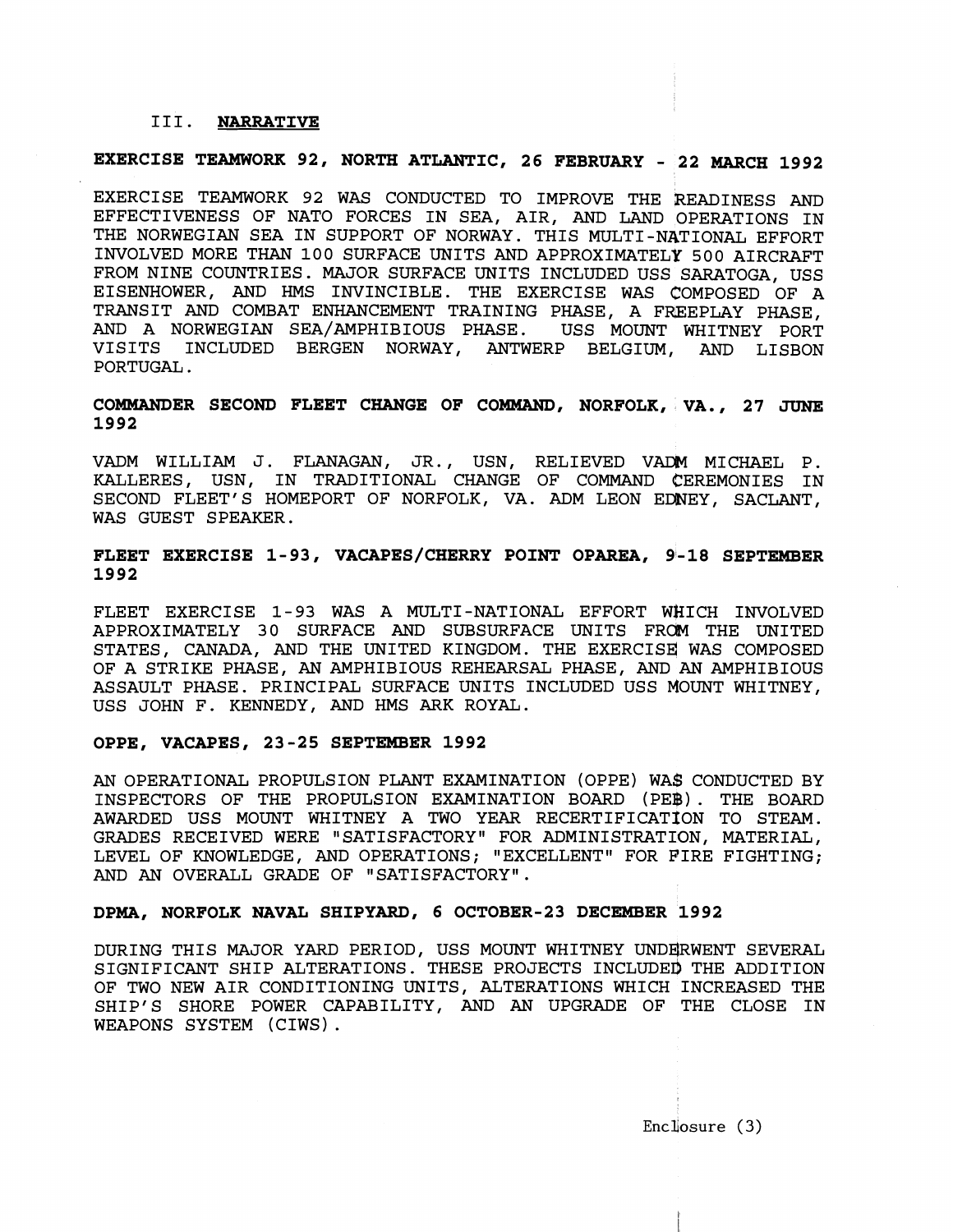### **USS MOUNT WHITNEY CHANGE OF COMMAND, NORFOLK, VA., 5 DECEMBER 1992**

CAPT MALCOLM P. BRANCH, USN, RELIEVED CAPT DAVID L. BREWER, III, USN, IN TRADITIONAL CHANGE OF COMMAND CEREMONIES IN MOUNT WHITNEY'S HOMEPORT OF NORFOLK, VA. VADM WILLIAM J. FLANAGAN, JR., COMSECONDFLT, WAS GUEST SPEAKER.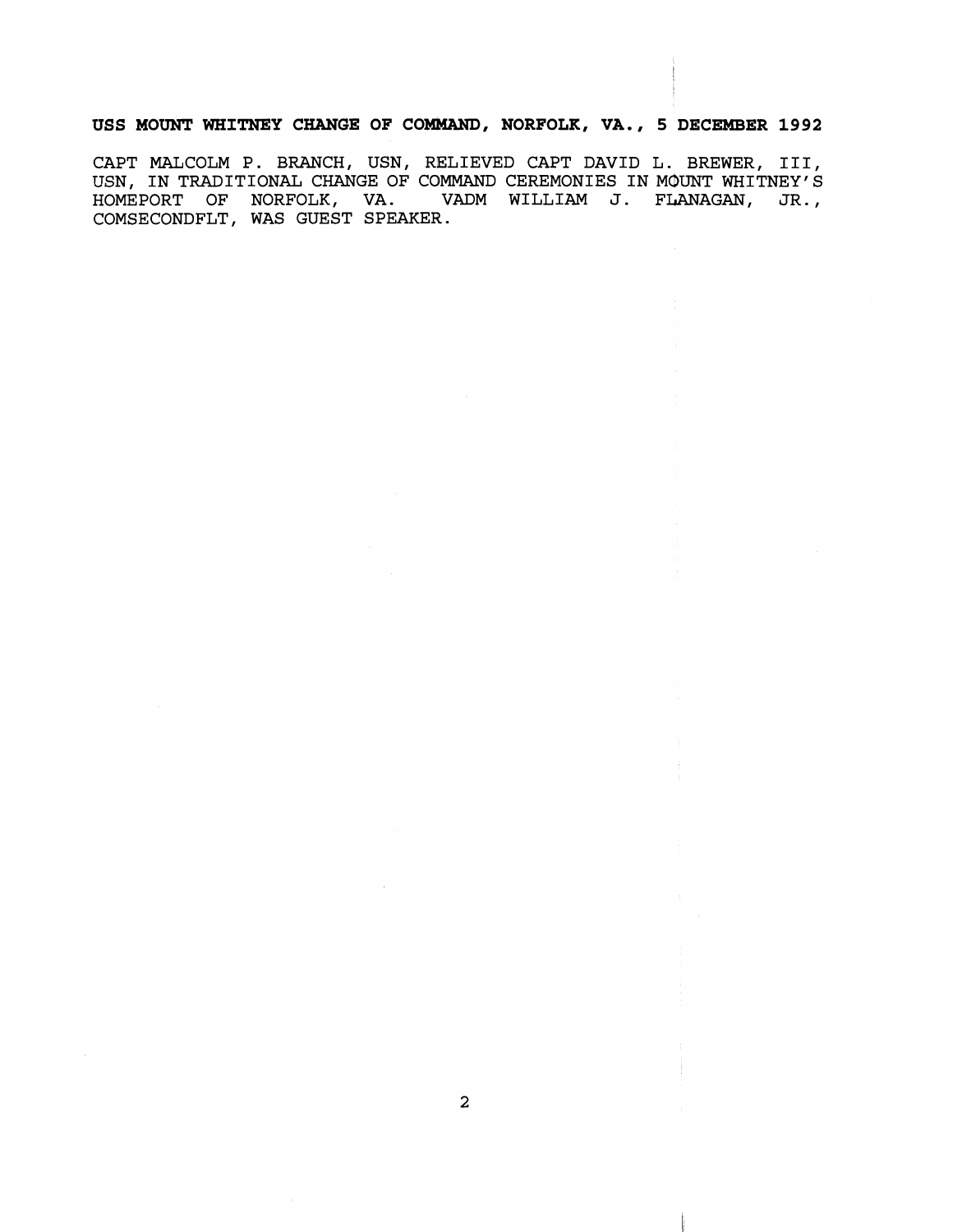### **LIST OF SHIP'S COMPANY OFFICERS**



**Enclosure** ( 1)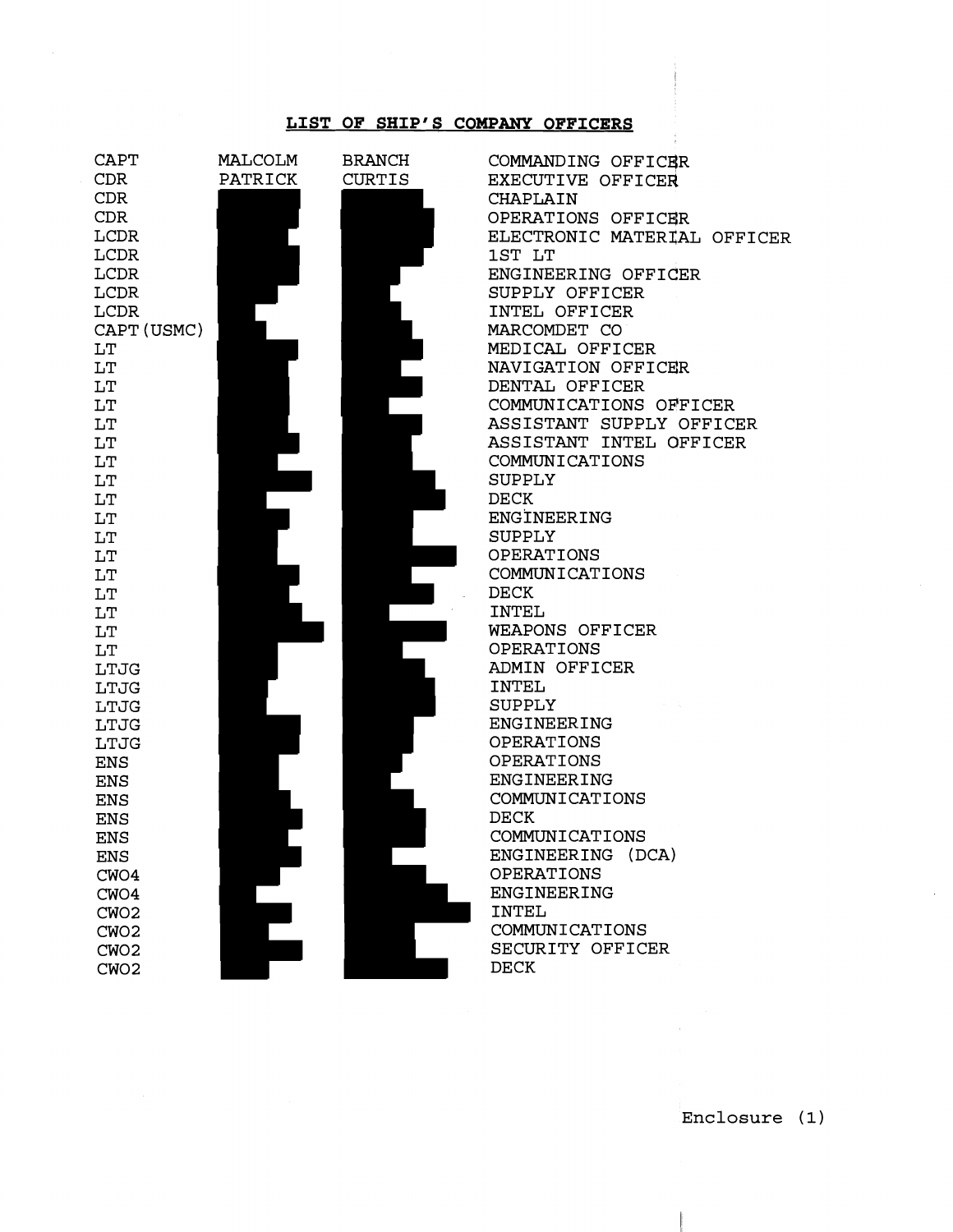# 11. CHRONOLOGY **JAN 92-JAM 93**

JAN 92

| $\frac{13 - 17}{24}$<br>$26 - 30$<br>31      | RAVIR VAN TRAINING<br>MOB-E-03-SF<br>MOB-E-04-SF<br>PVST FT LAUDERDALE, FLA.<br>MOB-E-06-SF<br>MOB-E-14-SF<br>MOB-E-100-SF<br>MOB-E-110-SF                                                                                                                                                                                                                                                                                                                                                                                     | STEERING CASUALTY<br><b>JAMMED RUDDER</b><br>LOSS CONT AIR<br>LOW WATER<br>LOSS MN FEED CONT<br>JAMMED THROTTLE |  |
|----------------------------------------------|--------------------------------------------------------------------------------------------------------------------------------------------------------------------------------------------------------------------------------------------------------------------------------------------------------------------------------------------------------------------------------------------------------------------------------------------------------------------------------------------------------------------------------|-----------------------------------------------------------------------------------------------------------------|--|
| FEB 92<br>$2 - 14$<br>7.                     | FLEET EXERCISE 2-92 SARATOGA CVBG/CCDG-8<br>CODEL VISIT<br>OFFICIAL VISITORS INCLUDED: REP. JOHN TANNER                                                                                                                                                                                                                                                                                                                                                                                                                        | (D-TN)<br>REP. GENE TAYLOR<br>(D-MS)                                                                            |  |
| 9                                            | (HOUSE ARMED SERVICES CMTE. MBRS.)<br>OFFICIAL VST<br>HON. DICK CHENEY (SECRETARY OF DEFENSE)<br>PARTY INCL: RADM T.J. LOPEZ (SECDEF MILITARY<br>ASST.), BGEN JOHN DUBIA, USA (DOD EXECUTIVE SEC),<br>ADM PAUL MILLER (CINCLANTFLT)                                                                                                                                                                                                                                                                                            |                                                                                                                 |  |
| 26 FEB-22 MAR                                | TEAMWORK 92<br>RADM FRED LEWIS (CCG-4) EMBARKED MOUNT WHITNEY.<br>OFFICIAL VISITORS INCLUDED: HON. LORET MILLER-<br>RUPPE (US AMBASSADOR TO NORWAY), ADM LEON EDNEY<br>(SACLANT), ADM WILLIAM SMITH (US PERMANENT REP.<br>TO NATO), ADM TOROLF REIN (NORWEGIAN CHIEF OF<br>DEFENSE), GEN VIGLEIK EIDE (CHAIRMAN NATO<br>MILITARY CMTE.), LGEN HJALMAR INGE SUNDE<br>(NORWAY'S PERMANENT REP. TO NATO), RADM OLE<br>THOMESEN (CMDR NAVAL FORCES NORTHERN NORWAY), AND<br>MGEN IVAR UELAND (CMDR AIR FORCES NORTHERN<br>NORWAY). |                                                                                                                 |  |
| <b>MAR 92</b><br>10<br>11<br>12<br>$23 - 26$ | $MOB-D-16-SF$<br>$CCC-9-SF$<br>$MOB-D-13-SF$<br>PVST BERGEN, NORWAY<br>28 MAR-1 APR PVST ANTWERP, BELGIUM                                                                                                                                                                                                                                                                                                                                                                                                                      | <b>NUDET</b><br>TACTICAL MANEUVERS<br>UW SHORING                                                                |  |
| APR 92<br>$4 - 9$<br>6<br>14<br>15           | PVST LISBON, PORTUGAL<br>$MOB - N - 5 - SF$<br>$ELW-5-SF$<br>$MOB - E - 05 - SF$<br>$MOB - E - 07 - SF$                                                                                                                                                                                                                                                                                                                                                                                                                        | PRECISION ANCHOR<br>EXTENDED EMCON<br>MAJOR FO LEAK<br>NOISE/VIB ME/MRG                                         |  |

**Enclosure (2** )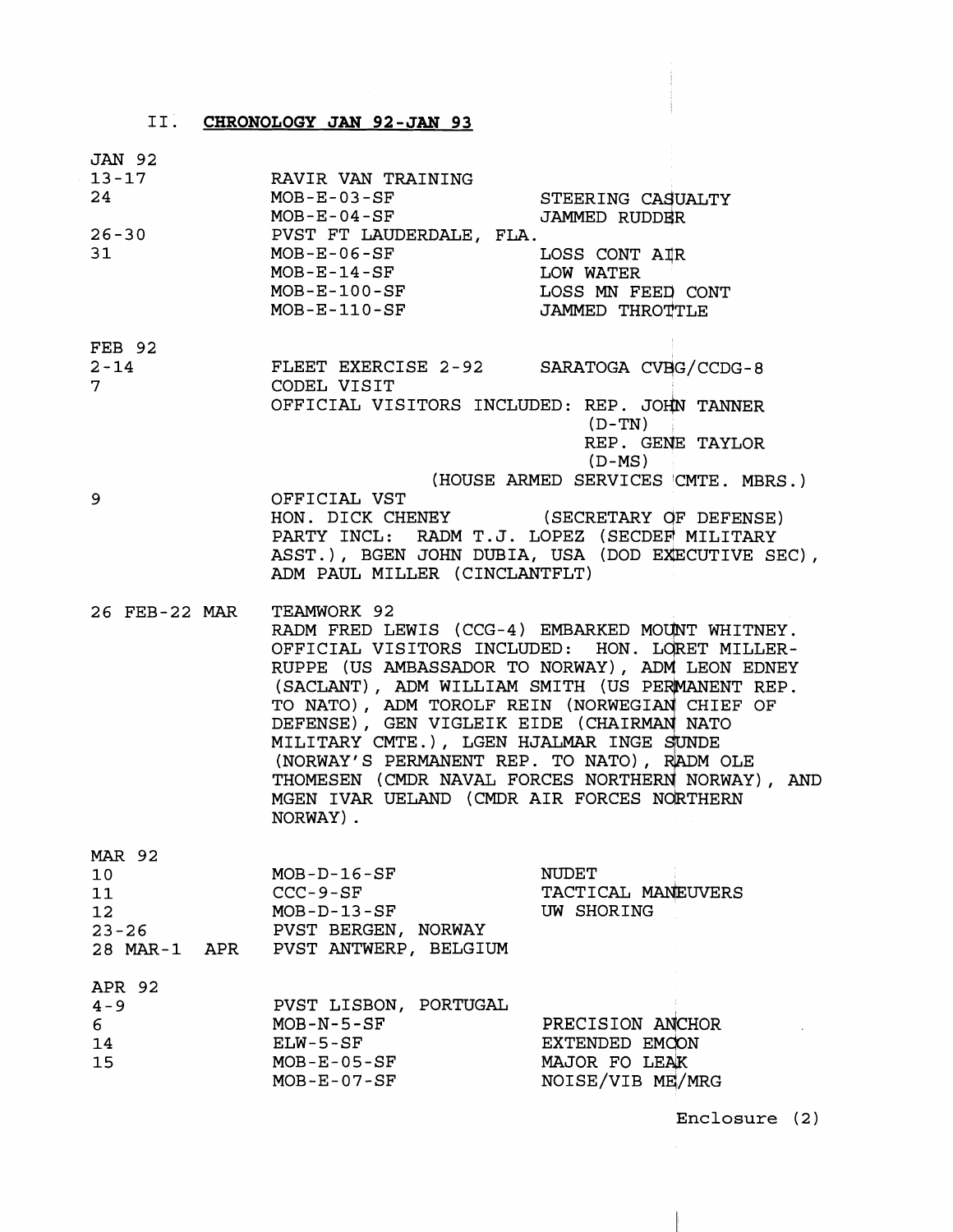| $\sim 10^{-11}$<br>16 <sup>1</sup>                                               | $MOB - E - 13 - SF$<br>MOB-E-102-SF<br>MOB-E-109-SF<br>MOB-E-112-SF<br>$MOB - E - 108 - SF$ WHITE SMOKE<br>MOB-E-111-SF LOSS VACUUM AUX COND<br>MOB-E-113-SF LOSS LO PRESS SSTG                                                                                            | STOP/LOCK<br>RUPTURED TUBE<br>LOSS VACUUM MN COND<br>HOT BRNG SSTG |  |
|----------------------------------------------------------------------------------|----------------------------------------------------------------------------------------------------------------------------------------------------------------------------------------------------------------------------------------------------------------------------|--------------------------------------------------------------------|--|
| MAY 92                                                                           | 29 COMBAT SYSTEMS ASSESSMENT-NO DISCREPANCIES                                                                                                                                                                                                                              |                                                                    |  |
| JUN 92<br>$4 - 5$<br>16<br>17<br>27                                              | CSA - GRADE SAT<br>CAPT R. COLE RELIEVED CAPT L. MCCLUNG AS<br>COMSECONDFLT COS<br>TYPE COMMANDER'S COMMUNICATIONS ASSESSMENT-<br>GRADE 88<br>COMMANDER SECOND FLEET, CHANGE OF COMMAND.<br>VADM WILLIAM J. FLANAGAN, JR., USN, RELIEVED<br>VADM MICHAEL P. KALLERES, USN. |                                                                    |  |
| JULY 92<br>22<br>$24 - 28$                                                       | URN-20 TACAN REPLACED BY URN-25 TACAN<br>SLQ-25 NIXIE REPLACED BY SLQ-25A NIXIE<br>MOUNT WHITNEY/COMSECONDFLT FAMILY PICNIC<br>TYPE TRAINING VACAPES                                                                                                                       |                                                                    |  |
| <b>AUG 92</b>                                                                    | 3"/50 CAL AND BPDMS REMOVED<br>19 AUG-3 SEPT EMAT/TYPE TRAINING VACAPES                                                                                                                                                                                                    |                                                                    |  |
| SEP 92<br>$4\phantom{.0000}\,$<br>$9 - 18$<br>14<br>15<br>$19 - 22$<br>$23 - 25$ | 25MM CHAIN GUNS INSTALLED<br>$MOB - E - 114 - SF$<br>FLEET EXERCISE 1-93 JFK CVBG/CCG 2<br>OFFICIAL VISIT: ADM MAUZ (CINCLANTFLT)<br>OFFICIAL VISIT: ADM MILLER (SACLANT)<br>OPPE PREPS VACAPES<br>OPPE VACAPES - GRADE SAT                                                | LO LEAK SSTG                                                       |  |
| OCT 92<br>6 OCT-23 DEC<br>7                                                      | SLQ-49 RUBBER DUCKS INSTALLED<br>DPMA NORFOLK NAVAL SHIPYARD<br>NAVAL STANDARD TELETYPE INSTALLATION                                                                                                                                                                       |                                                                    |  |
| <b>NOV 92</b><br>10                                                              | MK15 BLK0 CIWS REPLACED BY MK15 BLK1 CIWS<br>MT WHITNEY MARCOMDET CELEBRATES THE MARINE CORPS<br><b>BIRTHDAY</b>                                                                                                                                                           |                                                                    |  |

 $\overline{\mathbf{c}}$ 

 $\ddot{\phantom{a}}$ 

 $\mathfrak{h}$